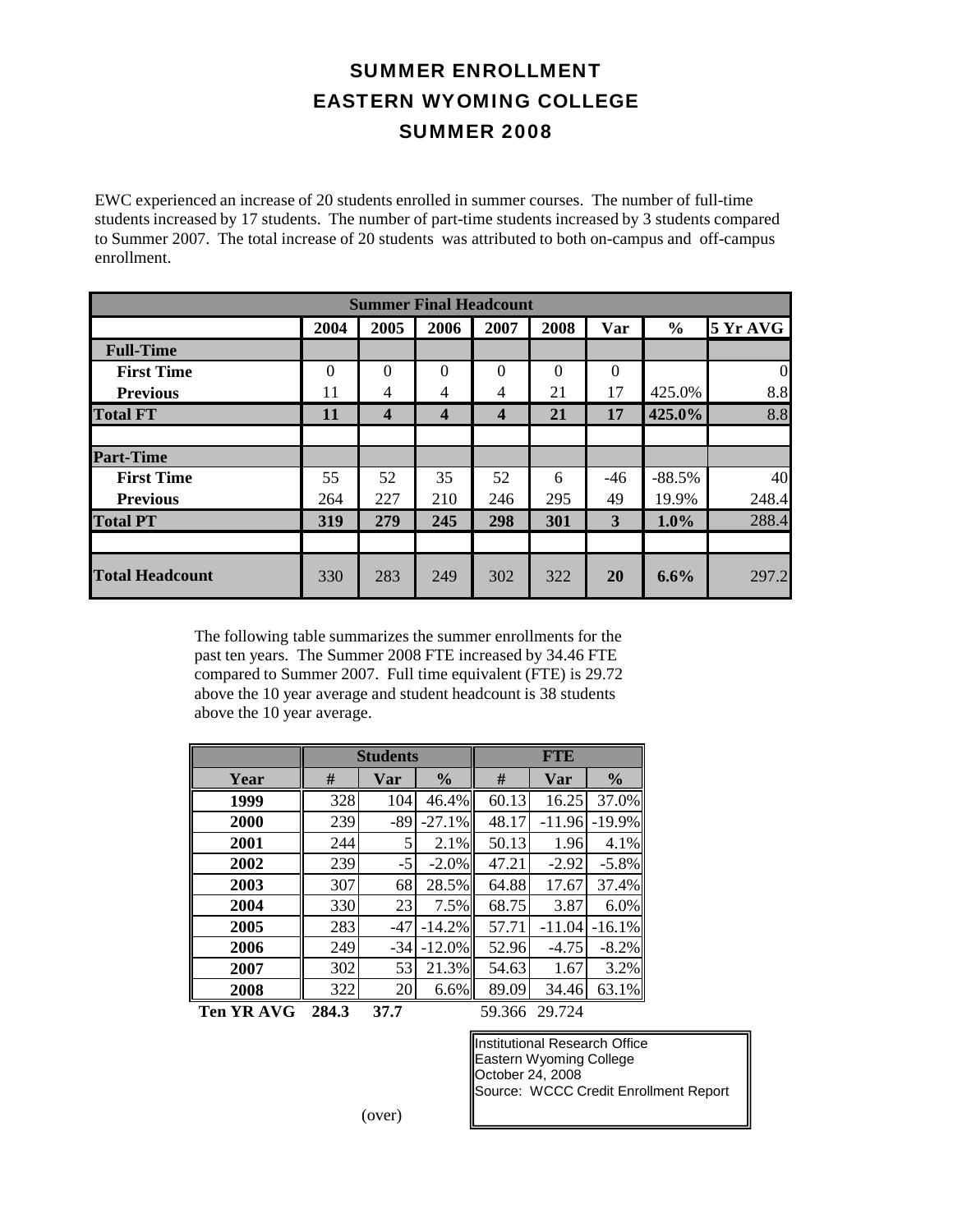## Summer 2008 Enrollment Report Footnotes:

| Total students exclusively auditing classes:                   | 124.00   |
|----------------------------------------------------------------|----------|
| Total number of hours they took:                               | 129.00   |
| Total students taking audit hours within regular courses:      | 2.00     |
| Total number of audited hours they took:                       | 2.00     |
| Total credits taken by credit students:                        | 938.00   |
| Total hours taken by all students including all audited hours: | 1,069.00 |